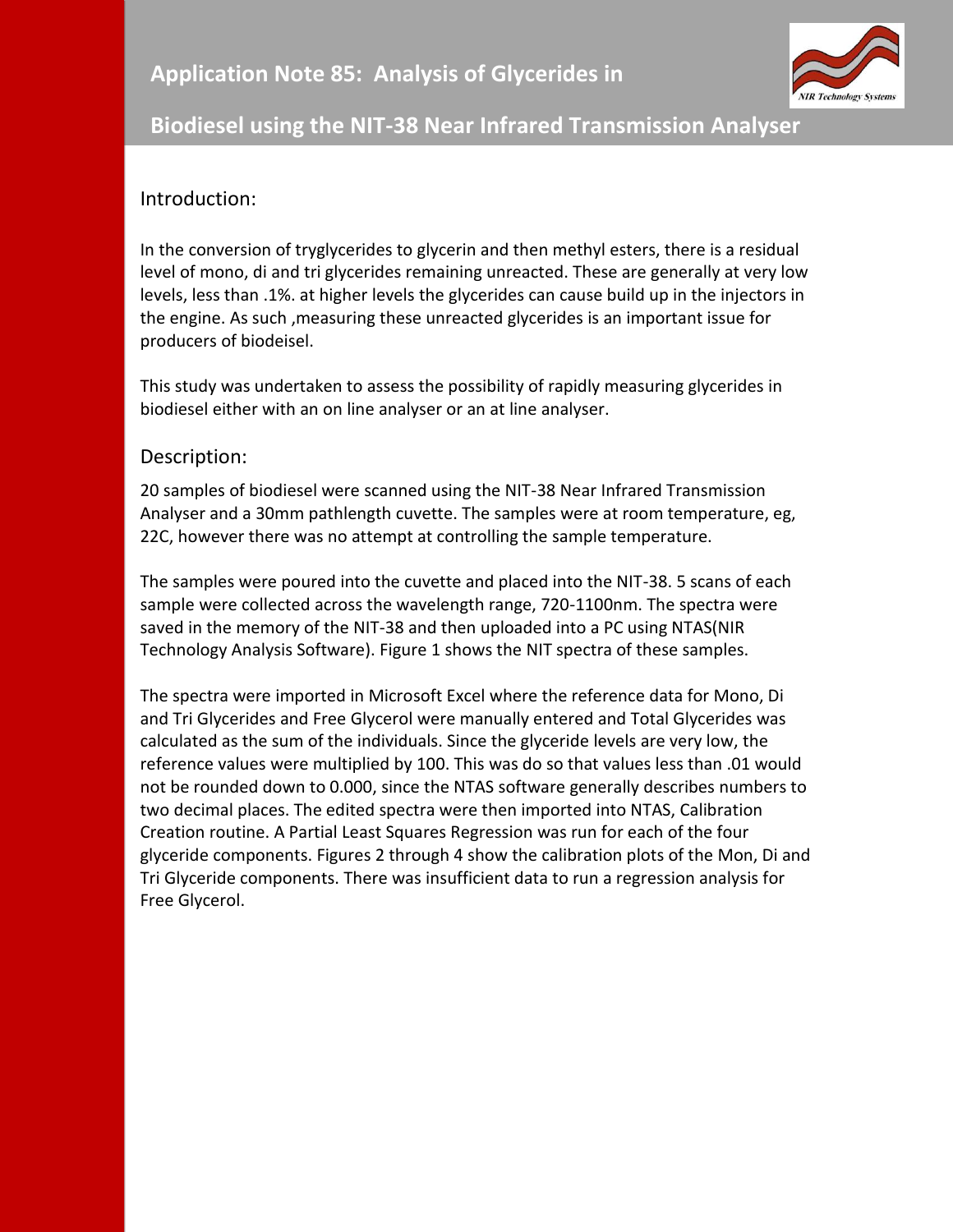





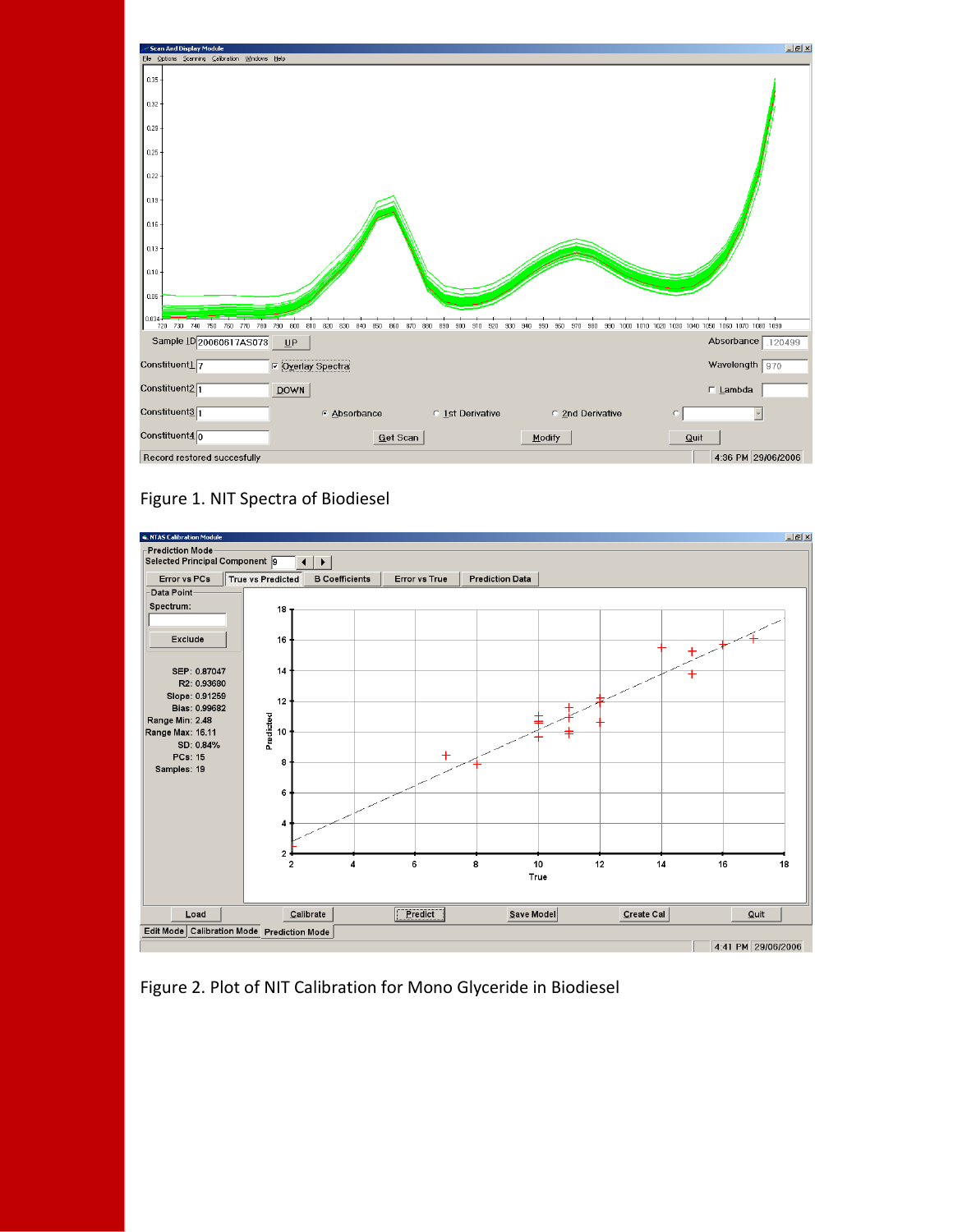

Figure 3. Plot of NIT Calibration of Di Glyceride in Biodiesel



Figure 4. Plot of Calibration for Tri Glyceride in Biodiesel